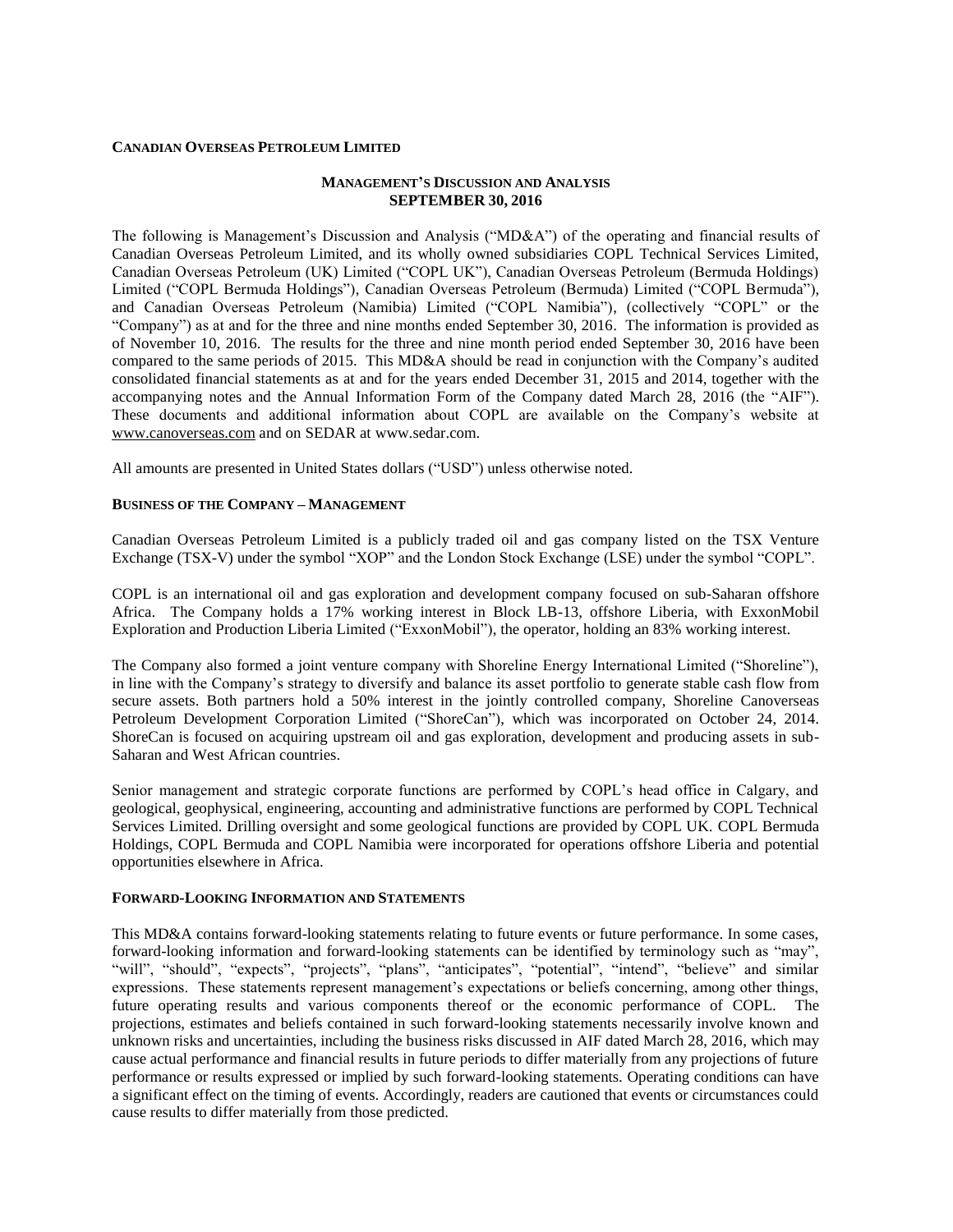#### **FORWARD-LOOKING INFORMATION AND STATEMENTS (CONTINUED)**

Forward-looking statements included or incorporated by reference in this document include statements with respect to:

- the Company's current strategy to establish and grow an oil and gas business (the "Overview and Overall Performance", "Outlook" and "Liquidity and Capital Resources" sections);
- the Company's ability to raise capital and obtain the financing necessary to develop profitable oil operations (the "Overview and Overall Performance", "Outlook" and "Liquidity and Capital Resources" sections);
- the Company's assumptions in respect of valuation of Warrants and Stock Options (as defined herein) (the "Stock-based Compensation", "Derivative Gain / Loss", "Share Capital" and "Liquidity and Capital Resources" sections); and
- the Company's ability to manage its financial and operational risks (the "Overview and Overall Performance", "Financial Instruments", "Commitments and Contractual Obligations" and "Liquidity and Capital Resources" sections).

The Company's MD&A and AIF for the year ended December 31, 2015 describe major risks, material assumptions and other factors related to forward-looking information and forward-looking statements that could influence actual results and are incorporated herein by reference. These risks, assumptions and other factors have been provided for readers to gain a more complete perspective on COPL's future operations. However, readers should be cautioned that the list of factors is not exhaustive and that this information may not be appropriate for other purposes. Forward-looking information and forward-looking statements included or incorporated by reference in this MD&A are valid only as at the date of this MD&A, and the Company does not intend to update or revise these forward-looking statements and forward-looking information except as required by applicable securities laws. The forward-looking information and forward-looking statements contained in this MD&A are expressly qualified by this cautionary statement.

### **OVERVIEW AND OVERALL PERFORMANCE \***

In the third quarter of 2016, the Company continued to identify, evaluate and pursue exploration and development opportunities in Nigeria, Equatorial Guinea and other West African countries. The Company is focused on offshore opportunities that its seasoned technical team has strength in evaluating and developing.

#### *Liberia*

On April 5, 2013, following the Liberian Legislature's ratification of the Production Sharing Contract governing Block LB-13 offshore Liberia, the closing and completion of previously announced transactions between the Company's subsidiary COPL Bermuda and ExxonMobil occurred. The Company holds a 17% working interest in Block LB-13, with the remaining 83% being held by ExxonMobil, who is the operator under the license. As previously announced, the Company's share of all joint interest costs and the gross drilling costs up to \$120 million is carried by ExxonMobil. Although the Company has not yet received ExxonMobil's latest estimated costs for the drilling of the first exploration well on Block LB-13, the Company anticipates that ExxonMobil's obligation to pay COPL Bermuda's participating interest share of costs, expenses and liabilities charged to the joint account under the Block LB-13 joint operating agreement dated March 8, 2013, entered into between COPL Bermuda and ExxonMobil, will continue for at least the first exploration well, and may also include a second exploration well (depending on the costs associated with the first exploration well).

The Company and ExxonMobil remain committed to completing the work program and obligations for the Block LB-13 project. In March 2014, an outbreak of "Ebola Haemorrhagic Fever" was reported in Liberia, the disease having crossed from its initial outbreak in the adjacent country of Guinea. It quickly spread in various parts of Liberia and was prevalent in the capital Monrovia and constituted a major health matter. The World Health Organization ("WHO") described it as an International Public Health Emergency. On July 23, 2014, the Company announced that the drilling program in Liberia had been suspended due to the Ebola outbreak in the region. Commerce and daily life were heavily impacted and international companies removed personnel and suspended business operations.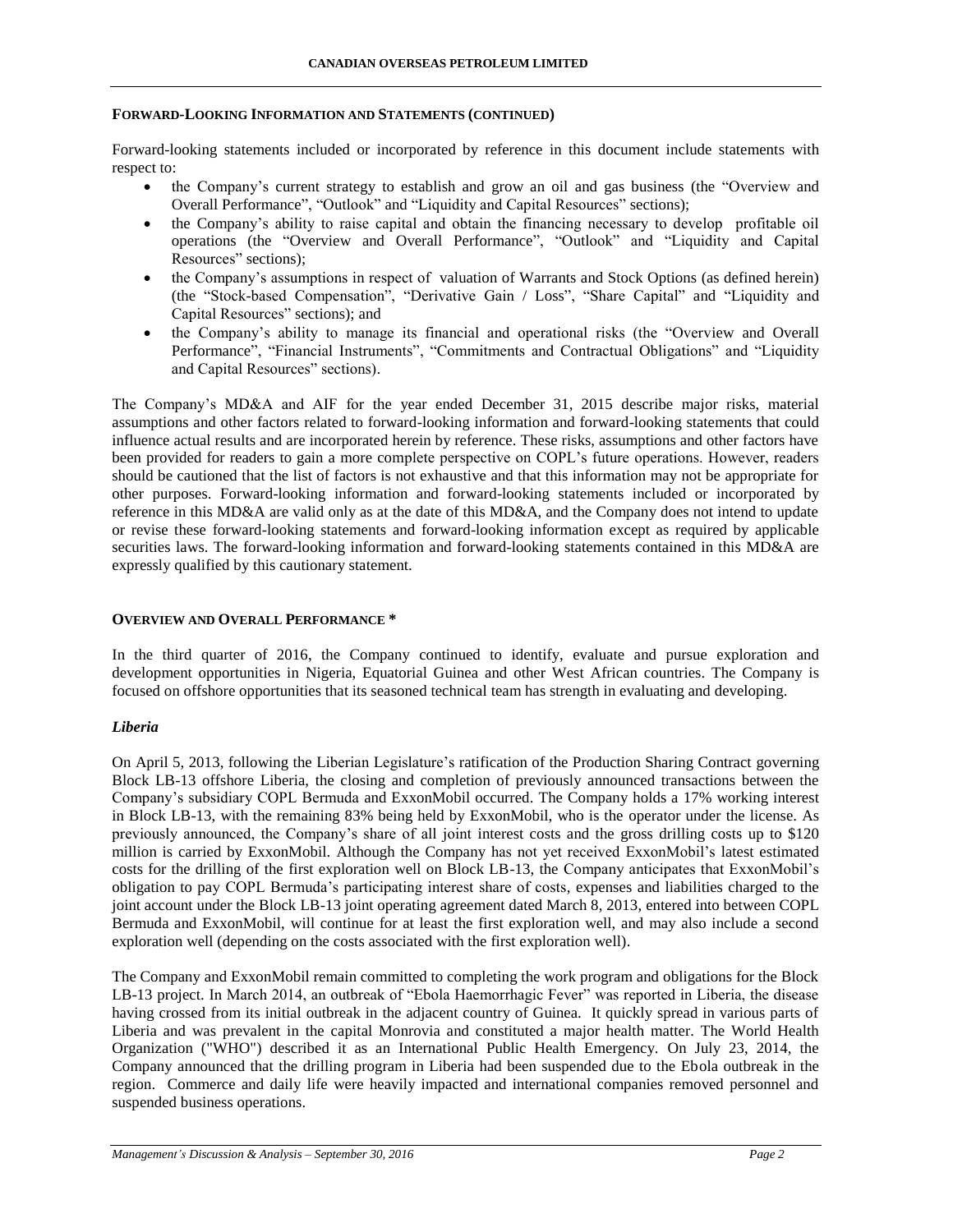#### **CANADIAN OVERSEAS PETROLEUM LIMITED**

#### **OVERVIEW AND OVERALL PERFORMANCE \* (CONTINUED)**

During the first part of January 2016, the WHO declared the end of the most recent outbreak of Ebola virus disease in Liberia and stated that all known chains of transmission had been stopped in West Africa. Liberia was first declared free of Ebola transmission in May 2015, but the virus has been re-introduced twice since then, with the latest flare-up in November 2015. On January 14, 2016, the most recent WHO announcement about Liberia being "Ebola-free" came 42 days (two 21-day incubation cycles of the virus) after the last confirmed patient in Liberia tested negative for the disease 2 times. As such, there remains a risk for further flare-ups of the disease, which have the potential to be as serious.

On February 23, 2016, ExxonMobil informed the Company that the length of the extension period granted by the National Oil Company of Liberia ("NOCAL") has been set at a total of 619 days and that the second exploration period timeframe has been extended until September 25, 2017. This extension was a result of the "State of Emergency Agreement" between NOCAL and ExxonMobil due to the Ebola crisis in Liberia. The exact timing of the well will be dependent on rig availability and when ExxonMobil can confirm third party contractors' capability to operate in Liberia. The Company will provide further information as future events may arise. On September 23, 2015, the Company announced it had received a work program and budget for 2016 from ExxonMobil of its best estimate as to the timing of key activities. The well to be drilled under the Second Exploration Phase, Mesurado-1, is planned to spud in the fourth quarter of 2016. Recent communications with ExxonMobil has confirmed that the latest market guidance (cited above) of the drilling of the Mesurado-1 well is consistent with upcoming drilling plans by ExxonMobil, the operator.

#### *Expansion of sub-Saharan Portfolio*

As part of the Company's stated strategy to expand its interests and to generate stable cash flow from secure assets, the Company continues to assess opportunities in sub-Saharan Africa.

The Company and Shoreline, an unrelated company, incorporated ShoreCan in October 2014 in Bermuda to focus on acquisitions of upstream oil and gas exploration, development and producing assets in sub-Saharan Africa. Both partners hold a 50% interest in the jointly controlled entity.

On February 20, 2015, ShoreCan entered into a commercial acquisition, ratified by the Ministry of Energy in Namibia, of an 80% interest in three blocks offshore Namibia. During the third quarter of 2016, as a results of geological evaluation, ShoreCan decided to terminate its exploration project in Namibia and to relinquish its 80% interest in the three offshore blocks in Namibe basin.

On May 27, 2015, ShoreCan signed a memorandum of understanding ("MOU") on Equatorial Guinea Block EG-18 with the Minister of Mines, Industry and Energy ("MMIE") in Malabo, Equatorial Guinea. A meeting to discuss the terms of a production sharing contract with the MMIE was held on February 10, 2016. Meetings were held between COPL representatives of ShoreCan and the MMIE on June 29 and June 30, 2016 to discuss and negotiate the term of the production sharing contract. The Company will provide further information as future negotiations permit.

On August 17, 2015, ShoreCan agreed to an acquisition in Nigeria to acquire 80% of the issued share capital of a Nigerian oil company which holds 100% of the equity and titled interest of an oil appraisal and development project offering near term oil production, located in the Niger Delta province, offshore Nigeria. The transaction also provides that ShoreCan will take over management and operatorship of the asset.

On September 14, 2016, – COPL announced that its 50% owned affiliate, ShoreCan had completed the acquisition of 80% of the share capital of Essar Exploration and Production Limited (Nigeria) ("Essar Nigeria"). Essar Nigeria's sole asset is a 100% interest and operatorship of OPL 226, located about 50 kilometres offshore in the central area of the Niger Delta. As a party to a Production Sharing Contract ("PSC") for OPL 226, Essar Nigeria is required to seek Nigerian Government ministerial consent for the transaction. The respective application has been made and the parties to the transaction are awaiting its approval.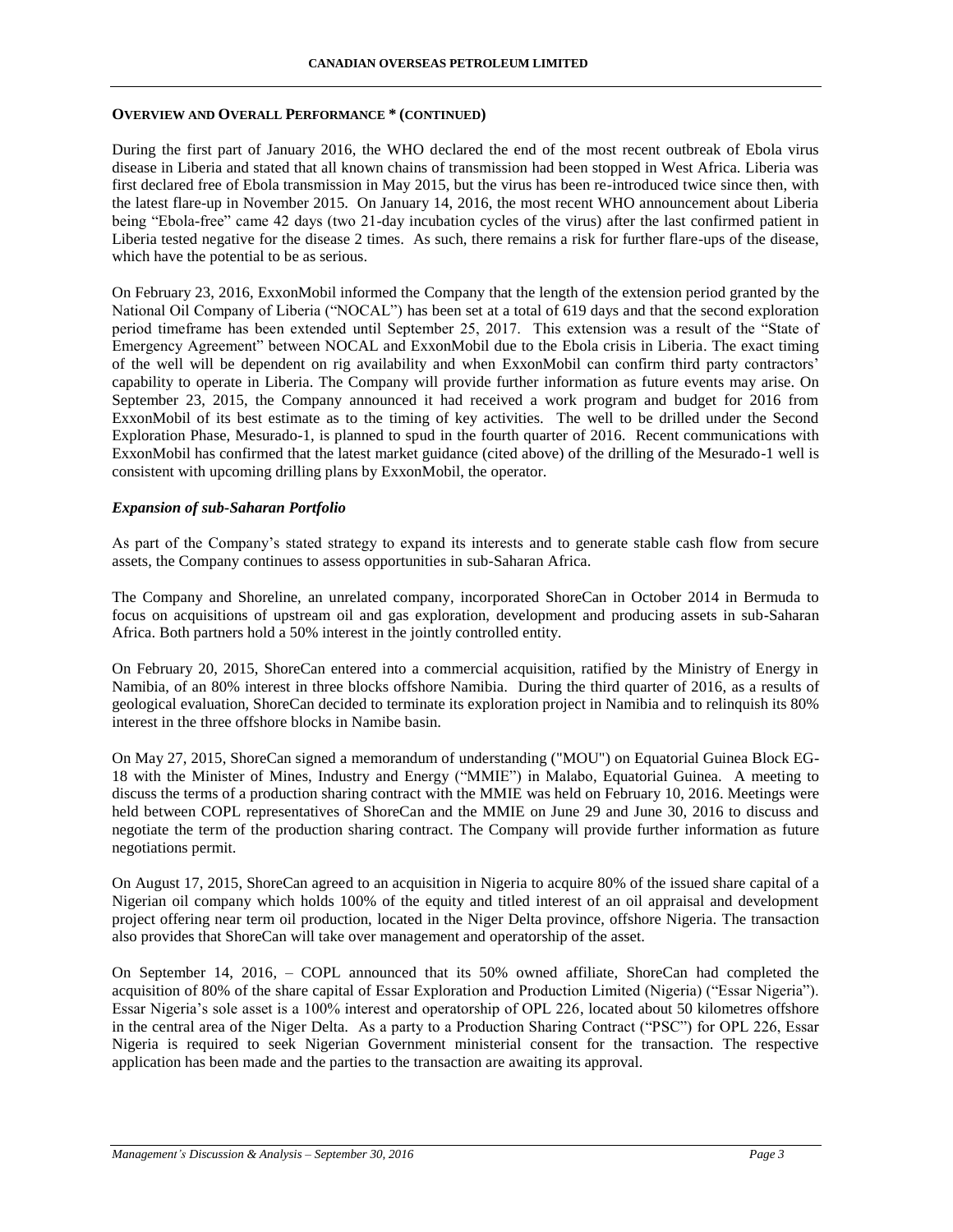#### **OVERVIEW AND OVERALL PERFORMANCE \* (CONTINUED)**

OPL 226 has an area of 1530 km<sup>2</sup> and is situated in water depths ranging from 40 to 80 meters. It offers oil appraisal and development opportunities having near term oil production potential and significant exploration upside. Historically, five wells have been drilled, with the first oil discovery on the Block made in 2001 in the fifth well (Noa-1) after earlier drilling encountered predominantly gas-bearing sands. ShoreCan, in the last year, has completed additional seismic processing to the most recent 568 km<sup>2</sup> 3D seismic survey acquired by Essar Nigeria in 2012. The advanced seismic processing techniques, applied to this data set by ShoreCan, were successfully completed to differentiate oil-bearing sands from gas and water-bearing sands. At the request of COPL, Netherland, Sewell & Associates, Inc. ("NSAI") has prepared an independent report (the "Report") in accordance with Canadian National Instrument 51-101 evaluating the Contingent and Prospective Resources attributed to OPL 226, as of March 2016. In the Report, the Gross Unrisked Contingent Oil Resources recoverable for the primary Noa West oil discovery are estimated to be the following: Low Estimate (1C), 11.5 million Bbls; Best Estimate (2C), 16.1 million Bbls; and High Estimate (3C), 20.7 million Bbls. The Gross Unrisked Prospective Oil Resources recoverable for 15 additional undrilled areas on the Noa Complex in the Report are estimated to be the following: Low Estimate, 259 million Bbls; Best Estimate, 461 million Bbls; and High Estimate, 461 million Bbls. In addition to the oil resources identified, NSAI's Report has estimated significant volumes of Unrisked Prospective Gas Resources on the Block totalling on a Best Estimate over 1.6 TCF.

As more developments occur, the Company intends to update the market on its activities.

*\* This section contains forward-looking information. Please see the "Forward-looking Information and Statements" section (at the beginning of this document) for a discussion of risks and uncertainties relating to such information.*

## **FINANCIAL SUMMARY**

General and administrative costs were \$1.4 million and \$3.8 million for the three and nine months ended September 30, 2016 (net of \$56,000 and \$161,000 of costs allocated to exploration projects, respectively) compared to \$1.8 million and \$4.9 million for the same periods in 2015 (net of \$33,000 and \$114,000 of costs allocated to exploration projects, respectively). Stock-based compensation expense of \$0.3 million and \$1.5 million was recorded for the three and nine months ended September 30, 2016 in relation to stock options granted in May and August of 2016; there was no stock-based compensation recorded in comparable periods of 2015. The Company recognized interest income of approximately \$9,000 and \$19,000 for the three and nine months ended September 30, 2016, compared to \$9,000 and \$20,000 in the same periods in 2015 respectively. A derivative loss of \$4.8 million and \$5.1 million was recognized for the three and nine months ended September 30, 2016, compared to a derivative gain of \$1.1 million in the same periods in 2015 respectively. A foreign exchange gain of \$2,000 and a loss of \$0.3 million was recognized for the three and nine months ended September 30, 2016, compared to a foreign exchange loss of \$0.2 million and \$0.4 million in the same periods in 2015 respectively. There was a loss on the Company's investment in ShoreCan of \$77,000 and \$79,000 for the three and nine months ended September 30, 2016, compared to \$29,000 and \$0.4 million in the same periods in 2015 respectively. As a result, the Company's loss amounted to \$6.5 million and \$10.7 million for the three and nine months ended September 30, 2016, compared to a loss of \$1.0 million and \$4.7 million for the three and nine months ended September 30, 2015.

As at September 30, 2016, the Company's cash and cash equivalents amounted to \$3.7 million. Cash used in investing activities amounted \$0.2 million for the nine months ended September 30, 2016 compared to \$0.8 million for the same period in 2015. Cash used in operating activities amounted to \$4.3 million for the nine months ended September 30, 2016 compared to \$4.9 million for the same period in 2015. Cash provided by financing activities amounts to \$6.3 million for the nine months ended September 30, 2016 compared to \$5.0 for the same period in 2015.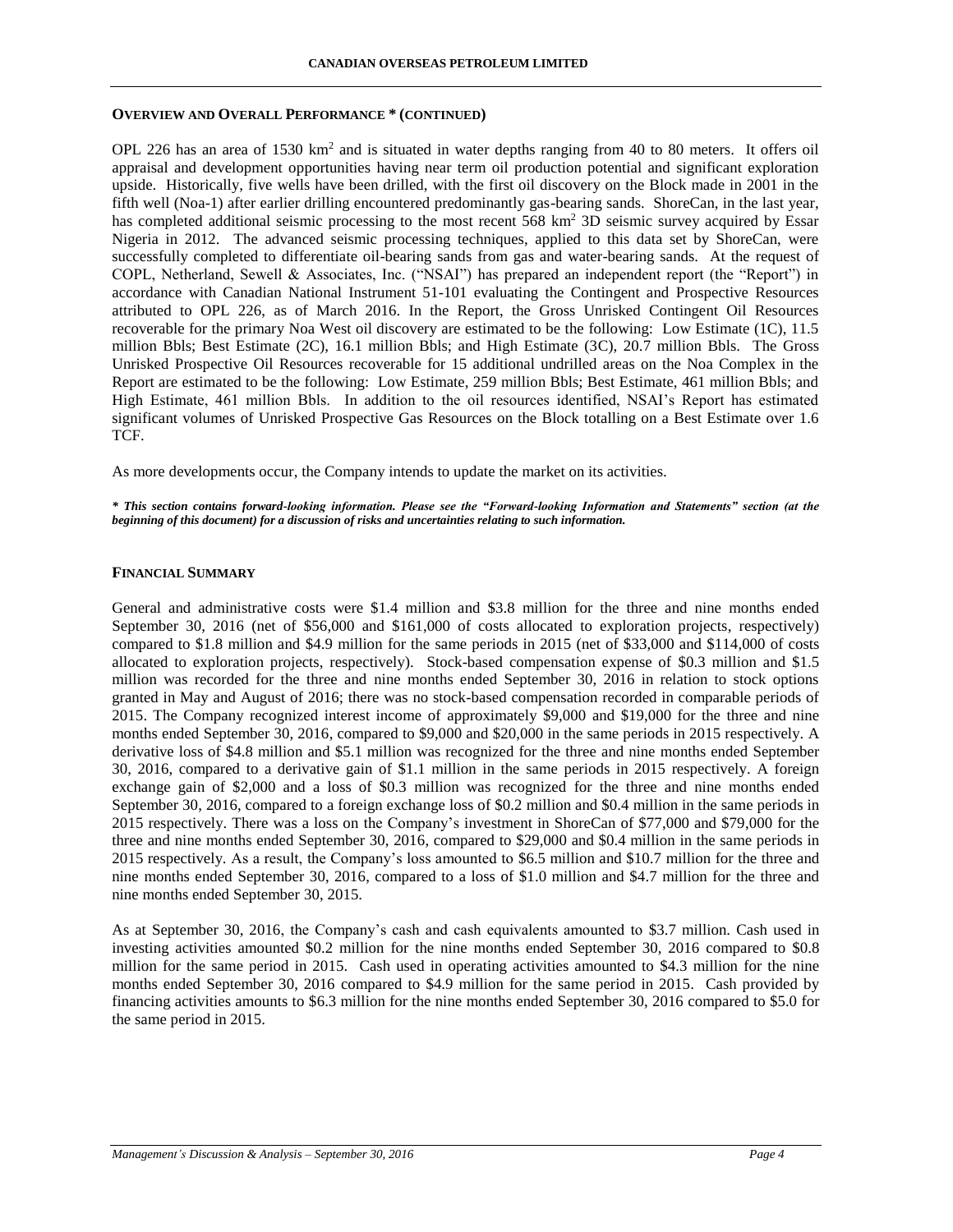#### **FINANCIAL SUMMARY (CONTINUED)**

### **OUTLOOK \***

The Company's strategy is to grow its international oil and gas business offshore sub-Saharan Africa and elsewhere in the world by farming into, and/or acquiring interests in, exploration, unappraised and/or undeveloped assets as well as in producing assets using the expertise and experience of its senior management team.

The Company's short-term operations will focus on:

- working with ExxonMobil to progress the planning of future drill locations in Liberia;
- working to progress the planning of future drill locations in Nigeria on OPL 226; and
- working to successfully conclude the variety of new opportunities available in sub-Saharan Africa.

Currently the Company does not have material cash inflows and/or adequate financing to develop profitable operations. The Company is pursuing exploration projects and contracts that will require substantial additional financing before they are able to generate positive cash flows. Accordingly, the Company's continued successful operation is dependent on its ability to obtain additional financing. There is no assurance that the Company will be able to obtain adequate financing in the future or that such financing will be obtained on terms advantageous to the Company. With no assurance such financing will be obtained in future, there may be significant doubt the Company will be able to continue as a going concern. All of these factors represent events, risks or uncertainties that management believes will materially affect the Company's future performance.

*\* This section contains forward-looking information. Please see the "Forward-looking Information and Statements" section (at the beginning of this document) for a discussion of risks and uncertainties relating to such information.*

#### **SELECTED QUARTERLY INFORMATION**

#### **DISCUSSION OF OPERATIONS**

The Company has not had significant revenue from operations in any of its last two financial periods. The following table summarizes the Company's financial results for the three and nine months ended September 30, 2016 and 2015:

| (\$\\ 000\, 000\$) except per share                                                                                                                       | Three months                                            | Three months                                             | Nine months                                             | Nine months                                       |
|-----------------------------------------------------------------------------------------------------------------------------------------------------------|---------------------------------------------------------|----------------------------------------------------------|---------------------------------------------------------|---------------------------------------------------|
|                                                                                                                                                           | ended                                                   | ended                                                    | ended                                                   | ended                                             |
|                                                                                                                                                           | September 30,                                           | September 30,                                            | September 30,                                           | September                                         |
|                                                                                                                                                           | 2016                                                    | 2015                                                     | 2016                                                    | 30, 2015                                          |
| Pre-license (recovery)/costs                                                                                                                              | \$                                                      | \$                                                       | \$                                                      | \$                                                |
| Administrative expenses                                                                                                                                   | 1,363                                                   | (26)                                                     | 3,791                                                   | 114                                               |
| Stock-based compensation                                                                                                                                  | 261                                                     | 1,795                                                    | 1,529                                                   | 4,856                                             |
| Interest income                                                                                                                                           | (9)                                                     | (9)                                                      | (19)                                                    | (20)                                              |
| Derivative loss / (gain)                                                                                                                                  | 4,814                                                   | (1060)                                                   | 5,073                                                   | (1074)                                            |
| Foreign exchange (gain) / loss                                                                                                                            | (2)                                                     | 236                                                      | 246                                                     | 447                                               |
| Loss on investment in joint venture                                                                                                                       | 77                                                      | 29                                                       | 79                                                      | 373                                               |
| Net loss                                                                                                                                                  | 6,511                                                   | 980                                                      | 10,733                                                  | 4,741                                             |
| Per share loss<br>Outstanding<br>shares<br>at<br>common<br>September 30<br>Weighted average common shares<br>- basic<br>Cash used in operating activities | \$<br>0.01<br>609,737,493<br>607,114,077<br>1,700<br>\$ | \$<br>0.00<br>482,339,196<br>474,484,867<br>1,835<br>\$. | \$<br>0.02<br>609,737,493<br>550,883,602<br>\$<br>4.284 | \$<br>0.01<br>482,339,196<br>426,460,614<br>4,846 |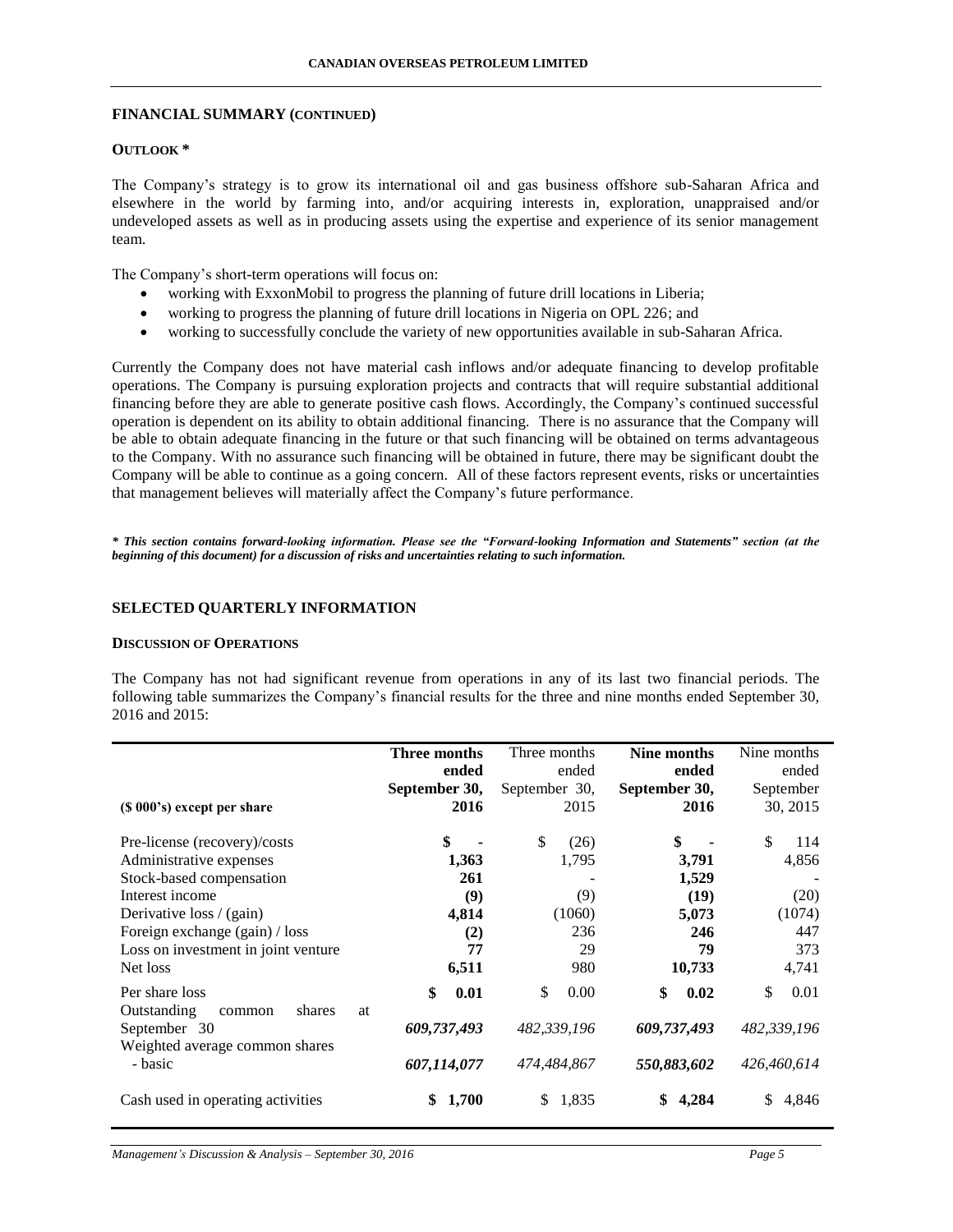## **SELECTED QUARTERLY INFORMATION (CONTINUED)**

### *Administrative Expenses*

A breakdown of administrative expenses is as follows:

|                                            | Three months  |       | Three months  |       | Nine months   |            | Nine months   |       |
|--------------------------------------------|---------------|-------|---------------|-------|---------------|------------|---------------|-------|
|                                            | ended         |       | ended         |       | ended         |            | ended         |       |
|                                            | September 30, |       | September 30, |       | September 30, |            | September 30, |       |
| $(S\ 000's)$                               |               | 2016  |               | 2015  |               | 2016       |               | 2015  |
| Administrative:                            |               |       |               |       |               |            |               |       |
| Payroll and related costs                  | \$            | 549   | \$            | 627   | \$            | 1,663      | \$            | 1,894 |
| External directors' fees and related costs |               | 115   |               | 149   |               | 460        |               | 412   |
| Consulting services                        |               | 46    |               | 287   |               | 272        |               | 557   |
| Professional services                      |               | 48    |               | 126   |               | 106        |               | 413   |
| Travel expenses                            |               | 127   |               | 145   |               | 335        |               | 526   |
| Office expenses                            |               | 164   |               | 173   |               | 492        |               | 578   |
| Stock exchanges, transfer agent and UK     |               |       |               |       |               |            |               |       |
| agents fees                                |               | 101   |               | 41    |               | <b>240</b> |               | 160   |
| Other general and administrative           |               | 269   |               | 280   |               | 384        |               | 430   |
| Costs allocated to exploration projects    |               | (56)  |               | (33)  |               | (161)      |               | (114) |
| Total administrative                       | \$            | 1,363 | \$            | 1.795 | \$            | 3,791      | \$            | 4,856 |

Administrative expenses amounted to \$1.4 million for the three months ended September 30, 2016, compared to \$1.8 million for the same period in 2015, and are presented net of costs allocated to exploration projects, which amounted to \$56,000 for the three months ended September 30, 2016 and \$33,000 in the same period in 2015.

Administrative expenses amounted to \$3.8 million for the nine months ended September 30, 2016, compared to \$4.9 million for the same period in 2015, and are presented net of costs allocated to exploration projects, which amounted to \$161,000 for the nine months ended September 30, 2016 and \$114,000 in the same period in 2015.

The decrease in administrative expenses is mainly due to a decrease in expenses related to professional services (including legal services) consulting services, payroll and travel costs, partially compensated by an increase in fees in respect of stock exchanges, transfer agent and UK regulatory agents.

## *Stock-based Compensation Expense \**

The Company has a stock option plan where the number of Common Shares reserved under the plan shall not exceed 10% of the issued and outstanding Common Shares and the number reserved for any one individual may not exceed 5% of the issued and outstanding shares. Exercise prices for stock options granted are determined by the closing market price on the day before the date of grant.

On May 12, 2016, the Company granted to its directors, officers, employees and consultants 40,780,000 stock options to acquire the Company's common shares at an exercise price of CAD 0.10 (\$0.08) and on August 12, 2016, the Company granted to its directors, officers and employees 4,400,000 stock options to acquire the Company's common shares at an exercise price of CAD 0.115 (\$0.088). The options vest immediately and expire five years from the date of grant. The related stock-based compensation expense of \$0.3 million and \$1.5 million has been recognized in the statement of comprehensive loss for the three and nine months ended September 30, 2016. No stock-based compensation expense was recognized for the comparable periods of 2015. The fair value of each option granted was estimated on the date of grant using a Black-Scholes option pricing model (the assumptions used for the model are discussed in the notes accompanying the Company's unaudited condensed interim consolidated financial statements as at September 30, 2016).

During the nine months ended September 30, 2016, 9,490,000 stock options expired unexercised and 1,100,000 stock options were forfeited. No stock options were exercised during the nine months ended September 30, 2016 and 2015.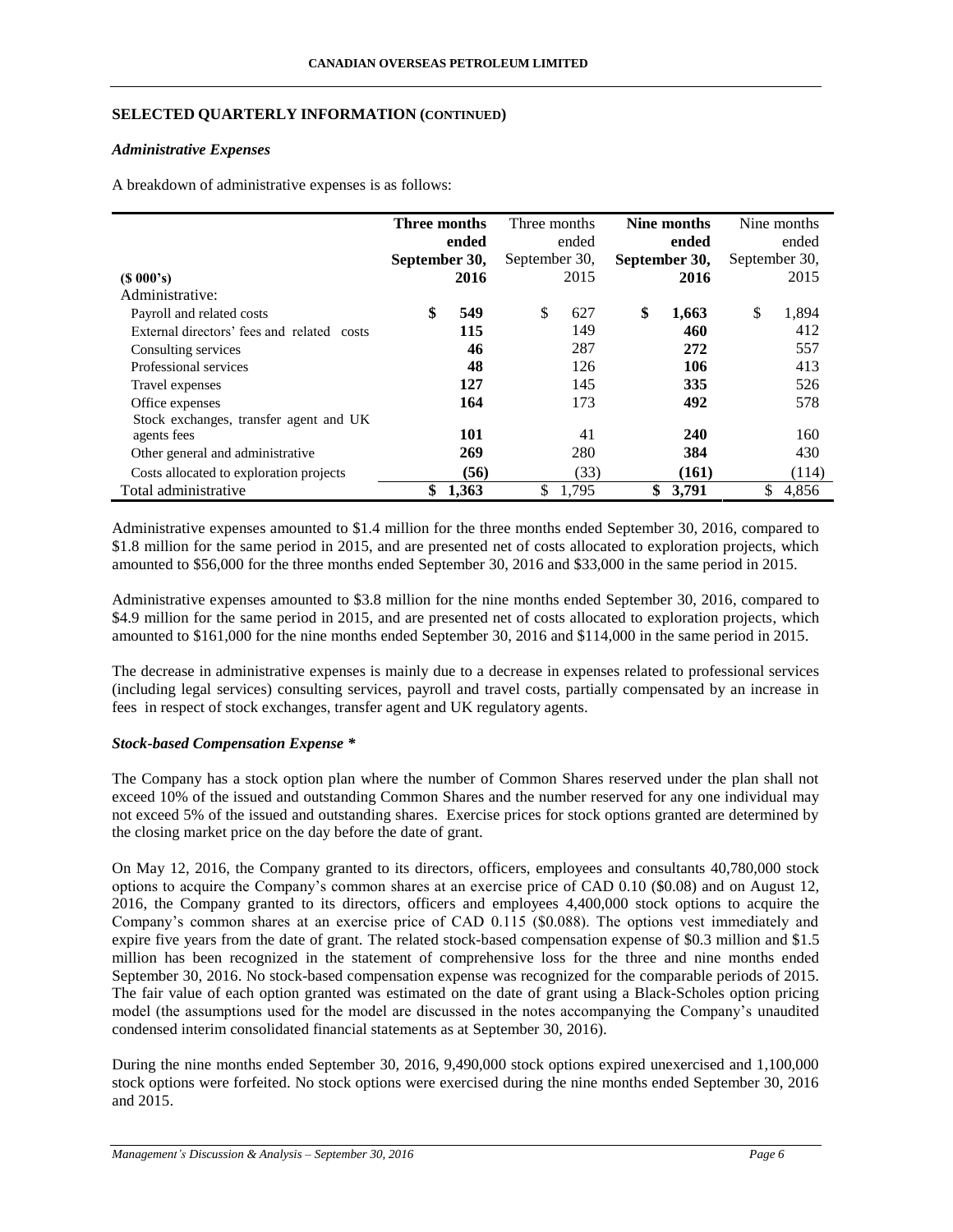### **SELECTED QUARTERLY INFORMATION (CONTINUED)**

#### *Stock-based Compensation Expense\* (continued)*

As at September 30, 2016, a total of 53,905,000 stock options to purchase Common Shares are outstanding, having a weighted average exercise price of \$0.10 per share and a remaining weighted average contractual life of 4.23 years.

*\* This section contains forward-looking information. Please see the "Forward-looking Information" section (at the beginning of this document) for a discussion of risks and uncertainties relating to such information.*

#### *Interest Income*

Interest income earned was \$9,000 for the three months ended September 30, 2016, and three months ended September 30, 2015. Interest income earned was \$19,000 for the nine months ended September 30, 2016, compared to \$20,000 for the same period in 2015. The interest income relates to interest earned on cash held at banks.

### *Derivative Gain / Loss\**

The Company issued following Common Share purchase warrants ("Warrants") with an exercise price denominated in currencies other than its functional currency:

- On July 9, 2015, the Company issued 80,288,699 Warrants, which entitle the holder to purchase one Common Share until July 9, 2017, at an exercise price of CAD \$0.12 (\$0.09). On July 9, 2015, the Company also issued 4,548,380 Warrants to its agents, which entitle the holder to purchase one Common Share until July 9, 2017, at an exercise price of CAD \$0.09 (\$0.07);
- On April 28, 2016, the Company issued 22,857,143 Warrants which entitle the holder to purchase one Common Share until April 28, 2018, at an exercise price of GBP 0.0475 (\$0.0695). On April 28, 2016, the Company also issued 1,177,114 Warrants as finder's compensation which entitle the holder to purchase one Common Share until April 28, 2018, at an exercise price of GBP \$0.035 (\$0.051).
- On May 3, 2016, the Company issued 101,066,868 Warrants which entitle the holder to purchase one Common Share until May 3, 2018, at an exercise price of CAD 0.095 (\$0.075). On May 3, 2016, the Company also issued 5,233,206 Warrants to its agents which entitle the holder to purchase one Common Share until May 3, 2018, at an exercise price of CAD 0.07 (\$0.055).

The Warrants' exercise price is in CAD or GBP and stocks are traded in CAD or GBP, however, the Company's functional currency is USD. As there is variability in the exchange rates, the Warrants are classified as derivative financial instruments and a derivative liability was recognized as at the date of grant in relation to those Warrants issued.

As at September 30, 2016, the Warrants outstanding as at that date and recognized as derivative financial instruments were revalued and a derivative loss of \$4.8 million and \$5.1 million was recognized for the three and nine months ended September 30, 2016, compared to a derivative gain of \$1.1 million for the same periods of 2015.

The significant derivative losses recorded for the three and nine months ended September 30, 2016 relate to a general increase in Warrants' fair values during 2016, mainly due to an increase in the Company's stock price from CAD \$0.04 (\$0.03) as at December 31, 2015 to CAD \$0.07 (\$0.05) as at March 31 and June 30 of 2016, and to CAD \$0.13 (\$0.10) as at September 30, 2016.

*\* This section contains forward-looking information. Please see the "Forward-looking Information and Statements" section (at the beginning of this document) for a discussion of risks and uncertainties relating to such information.*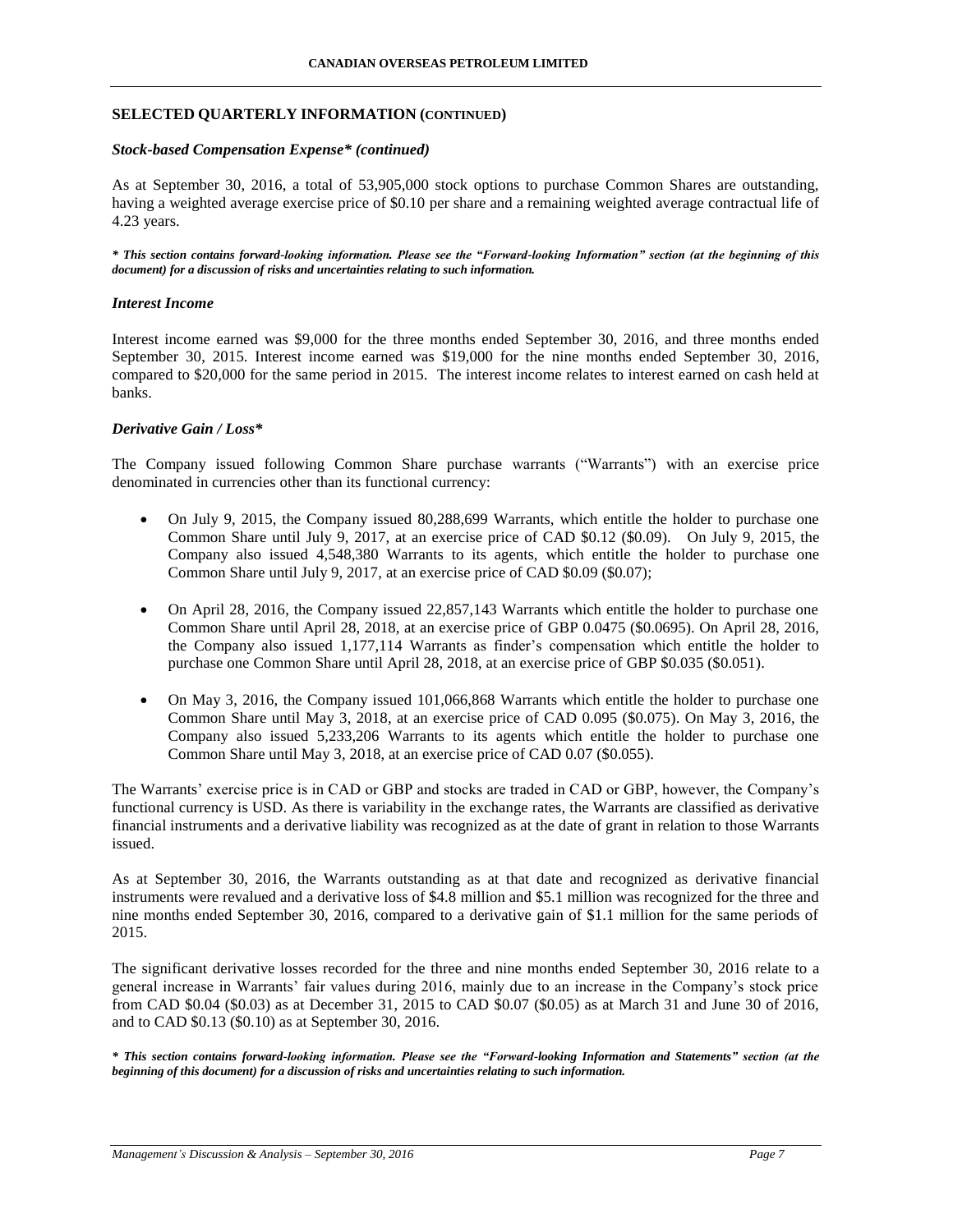## **SELECTED QUARTERLY INFORMATION (CONTINUED)**

### *Foreign Exchange Gain*

A foreign exchange gain of \$2,000 and a loss of \$0.3 million was recognized for the three and nine months ended September 30, 2016, and related mainly to a loss on translation of cash, cash equivalents and accounts payable denominated in currencies other than USD, compensated with an unrealized foreign exchange gain recognized upon revaluation of derivate liability as at September 30, 2016.

A foreign exchange loss of \$0.2 million and \$0.4 million for the three and nine months ended September 30, 2015 related mainly to a loss on translation of cash, cash equivalents and accounts payable denominated in currencies other than USD.

#### *Loss on investment in joint venture*

The Company currently holds a 50% interest in a jointly controlled entity, ShoreCan. For the three and nine months ended September 30, 2016, the Company charged ShoreCan \$0.7 million and \$1.4 million of management and technical services which were included in ShoreCan's general and administration expenses for the same period. These amounts of revenue were reversed from the Company's revenue and investment in joint venture.

For the three and nine months ended September 30, 2016, the Company's share in ShoreCan's losses of \$0.7 million and \$1.9 million respectively (\$29,000 and \$0.4 million for comparable periods of 2015) exceed the Company's net investment in ShoreCan of \$77,000 and \$79,000 for these periods (\$0.1 million and \$0.3 million for comparable periods of 2015). Accordingly, under the equity method, the loss on investment recognized by the Company amounted to \$77,000 and \$79,000 for the three and nine months ended September 30, 2016 (\$29,000 and \$0.4 million for comparable periods of 2015).

#### **COMPARATIVE FINANCIAL POSITION ITEMS**

The following table summarizes the Company's financial position as at September 30, 2016 and December 31, 2015:

| $(S 000's)$ except per share                                                                                                                                 | September 30,<br>2016                                                   | December 31,<br>2015                                             |
|--------------------------------------------------------------------------------------------------------------------------------------------------------------|-------------------------------------------------------------------------|------------------------------------------------------------------|
| Cash and cash equivalents<br>Exploration and evaluation assets<br>Total assets<br>Non-current financial liabilities<br>Share capital<br>Shareholders' equity | \$<br>3,712<br>16,615<br>21,033<br>8,176<br>(123,991)<br>(11,593)<br>\$ | \$<br>2,015<br>16,455<br>18,998<br>367<br>(120, 730)<br>(17,207) |

Economic and industry factors and their respective impact on the Company for the quarter ended September 30, 2016, are substantially unchanged since the year ended December 31, 2015.

#### *Cash and Cash Equivalents*

The increase in cash and cash equivalents of \$1.7 million during the first nine months of 2016 relates mainly to proceeds from financing obtained during second quarter of 2016, offset by cash utilized in operating activities.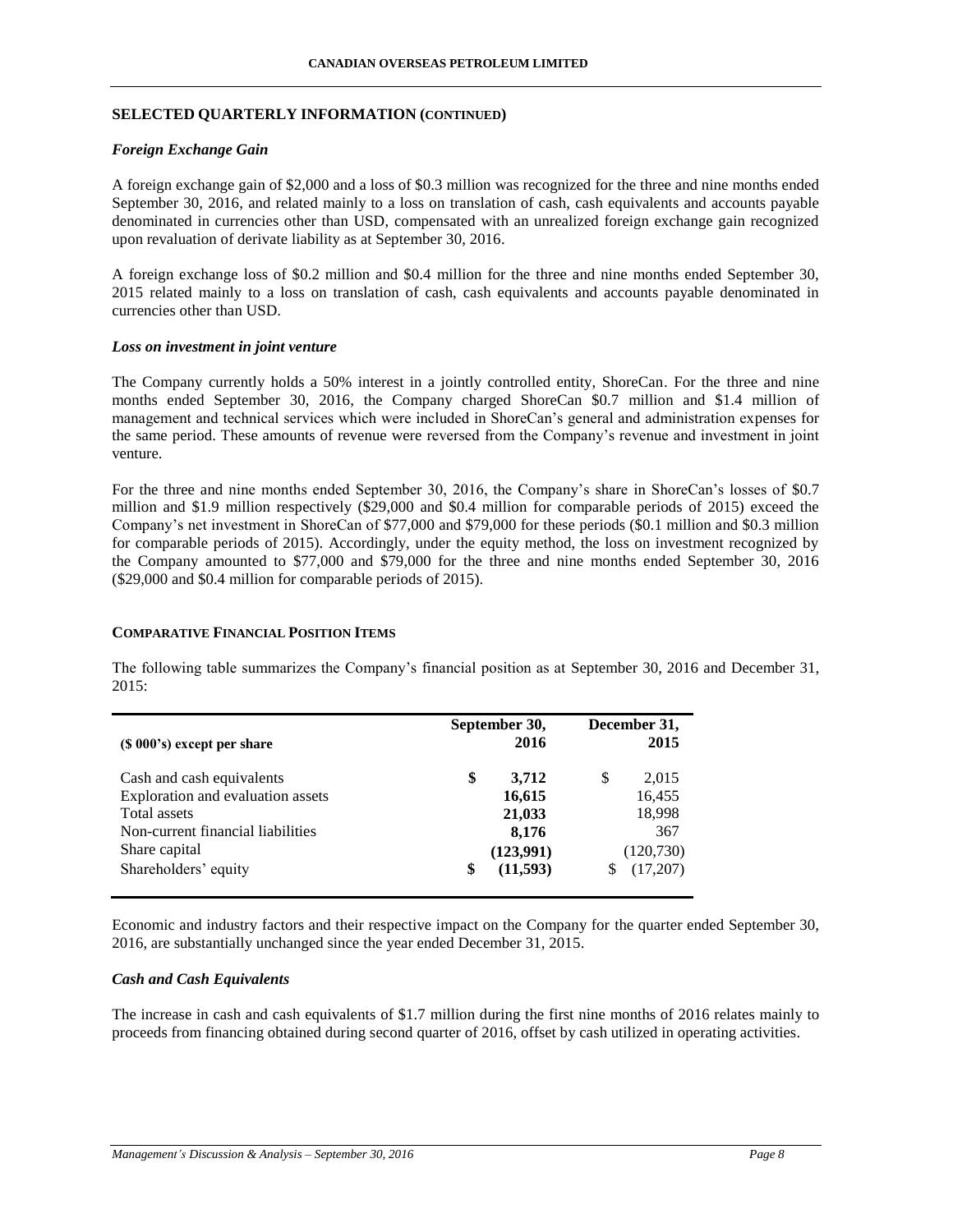### **COMPARATIVE FINANCIAL POSITION ITEMS (CONTINUED)**

#### *Investment in joint venture*

The Company's investment in joint venture, relates to 50% share of ShoreCan, the jointly controlled entity and represents 50% share in ShoreCan's assets and liabilities. As the Company's share of ShoreCan's net liabilities exceeded the Company's net interest in ShoreCan as at September 30, 2016, under the equity method, the Company discontinued recognizing its share of future losses and the carrying amount of the investment in the jointly controlled entity was \$nil as at September 30, 2016 (\$nil as at December 31, 2015).

#### *Exploration and Evaluation Assets*

Exploration and evaluation assets ("E&E Assets") of \$16.6 million as at September 30, 2016 (\$16.4 million as at December 31, 2015) relate to the Liberia project. The increase in E&E Assets for the first nine months of 2016 relates to capitalized geological evaluation work in respect of this project in Liberia.

### *Total Assets*

Total assets increased by \$2.0 million from \$19.0 million as at December 31, 2015 to \$21.0 million as at September 30, 2016. This increase is a result of the \$1.7 million increase in cash and cash equivalents, an increase in accounts receivable, prepaid expenses and E&E Assets.

#### *Non-current Financial Liability*

Non-current financial liability of \$8.2 million as at September 30, 2016 and \$0.4 million as at December 31, 2015 represents entirely valuation of Warrants issued by the Company in currencies other than USD. As there is variability in the exchange rates, these Warrants are classified as derivative financial instruments and a derivative liability is recognized as at the date of issue; subsequently, the derivative liability is revalued at each balance sheet date until Warrants are exercised or expired.

The significant increase of \$7.8 million in derivative liability relates to a valuation of new warrants issued during the second quarter of 2016 (as discussed in "Derivative Gain/Loss" section) as well as to a general increase in Warrants' fair values during 2016, mainly due to an increase in the Company's stock price from CAD \$0.04 (\$0.03) as at December 31, 2015 to CAD \$0.07 (\$0.05) as at March 31 and June 30 of 2016, and to CAD \$0.13 (\$0.10) as at September 30, 2016.

The fair value of Warrants is estimated using a Black-Scholes option pricing model (the assumptions used for the model are discussed in the notes accompanying the Company's unaudited condensed interim consolidated financial statements as at September 30, 2016).

### *Shareholders' Equity*

The decrease in shareholders' equity of \$5.6 million from \$17.2 million as at December 31, 2015 to \$11.6 million as at September 30, 2016 relates to:

- an increase in share capital of \$3.3 million as a result of common shares issued further to a private placement closed in the second quarter of 2016 and further to warrants exercised during September 2016, net of valuation of related warrants that are recognized as a derivative liability and net of issue costs.
- an increase in contributed capital reserve of \$1.5 million that relates to a valuation of stock options granted in May and August of 2016 (as discussed in "Stock-based Compensation" section);
- \$0.3 million decrease in accumulated other comprehensive loss relates to an unrealized foreign exchange gain on translation of foreign subsidiary;
- offset by the net loss of \$10.7 million for the nine months ended September 30, 2016.

As at November 9, 2016, the Company has 615,355,350 Common Shares issued and outstanding.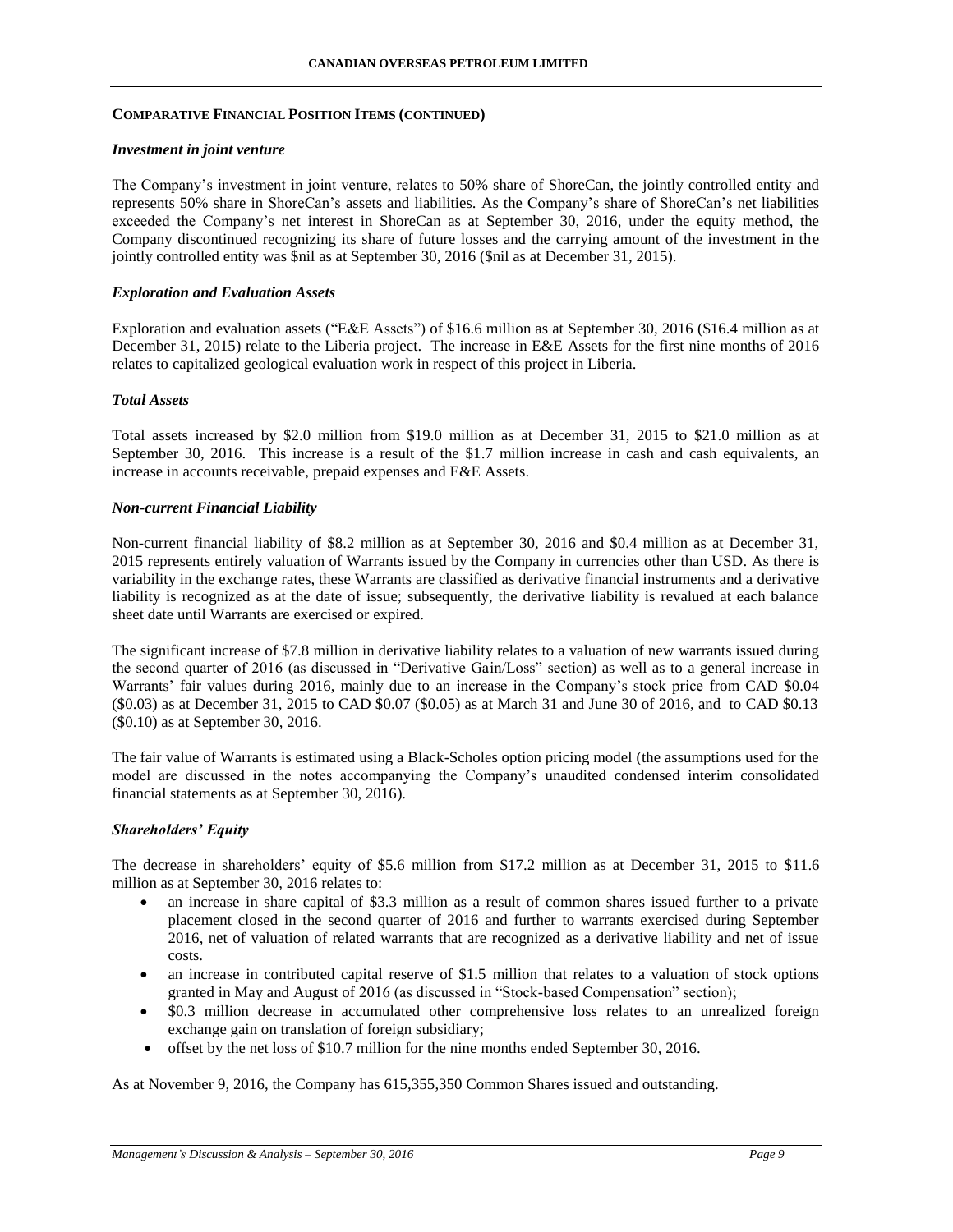#### **SUMMARY OF QUARTERLY RESULTS**

Eight Most Recent Quarters:

| (S 000's)                           | <b>September 30, 2016</b> | June 30, 2016 | <b>March 31, 2016</b> | <b>December 31, 2015</b> |
|-------------------------------------|---------------------------|---------------|-----------------------|--------------------------|
| Revenue                             |                           |               |                       |                          |
| Loss                                | (6,511)                   | (2, 472)      | (1,750)               | (1, 943)                 |
| Loss per share - basic $\&$ diluted | (0.01)                    | (0.00)        | (0.00)                | (0.00)                   |
|                                     |                           |               |                       |                          |
| $(S\ 000's)$                        | September $30, 2015$      | June 30, 2015 | <b>March 31, 2015</b> | <b>December 31, 2014</b> |
| Revenue                             |                           |               |                       |                          |
| Loss                                | (980)                     | (1,629)       | (2,132)               | (1, 848)                 |
| Loss per share - basic $\&$ diluted | (0.00)                    | (0.00)        | (0.01)                | (0.00)                   |

The revenue in all quarters consists of interest income earned on cash balances held at banks.

The loss in the third quarter of 2016 is significantly higher than in other quarters mainly due to a loss on derivatives of \$4.8 million recorded in third quarter of 2016, as opposed to a derivative gain of \$0.4 million recognized in the second quarter and a loss of \$0.7 million recognized in the first quarter of 2016. In addition, a stock-based compensation expense amounted to \$0.3 million in the third quarter of 2016, compared to \$1.3 million in the second quarter of 2016 (no stock options were granted during other quarters under review).

The 2015 quarterly losses mainly represent the Company's administrative costs, pre-licence costs, foreign exchange losses, as well as a loss on investment in ShoreCan, all of which are offset by a gain on the derivative liabilities. The third quarter 2015 loss is lower mainly due to a significantly higher derivative gain. In addition, the net loss on investment in ShoreCan was only \$29,000 in the third quarter of 2015, compared to a net loss of \$0.7 million in the fourth quarter, \$0.1 million in the second quarter and \$0.2 million in the first quarter of 2015.

The loss in the fourth quarter of 2014 represents mainly the Company's administrative and pre-license costs partially offset by a foreign exchange gain.

### **FINANCIAL INSTRUMENTS\***

The Company's financial instruments consist of cash, short-term deposits, credit card and other deposits, loans, accounts receivable, as well as accounts payable, accrued liabilities and derivative liability. It is management's opinion that the Company is not currently exposed to significant interest and/or credit risks arising from these financial instruments and that the fair value of these financial instruments approximates their carrying value.

To mitigate a portion of foreign exchange risk exposure and to the extent it is feasible, the Company keeps its funds in currencies applicable to its known short-term commitments. No assurance can be given that such management of risk exposure will offset and/or eliminate the foreign exchange loss/gain fluctuations.

*\* This section contains forward-looking information. Please see the "Forward-looking Information and Statements" section (at the beginning of this document) for a discussion of risks and uncertainties relating to such information.*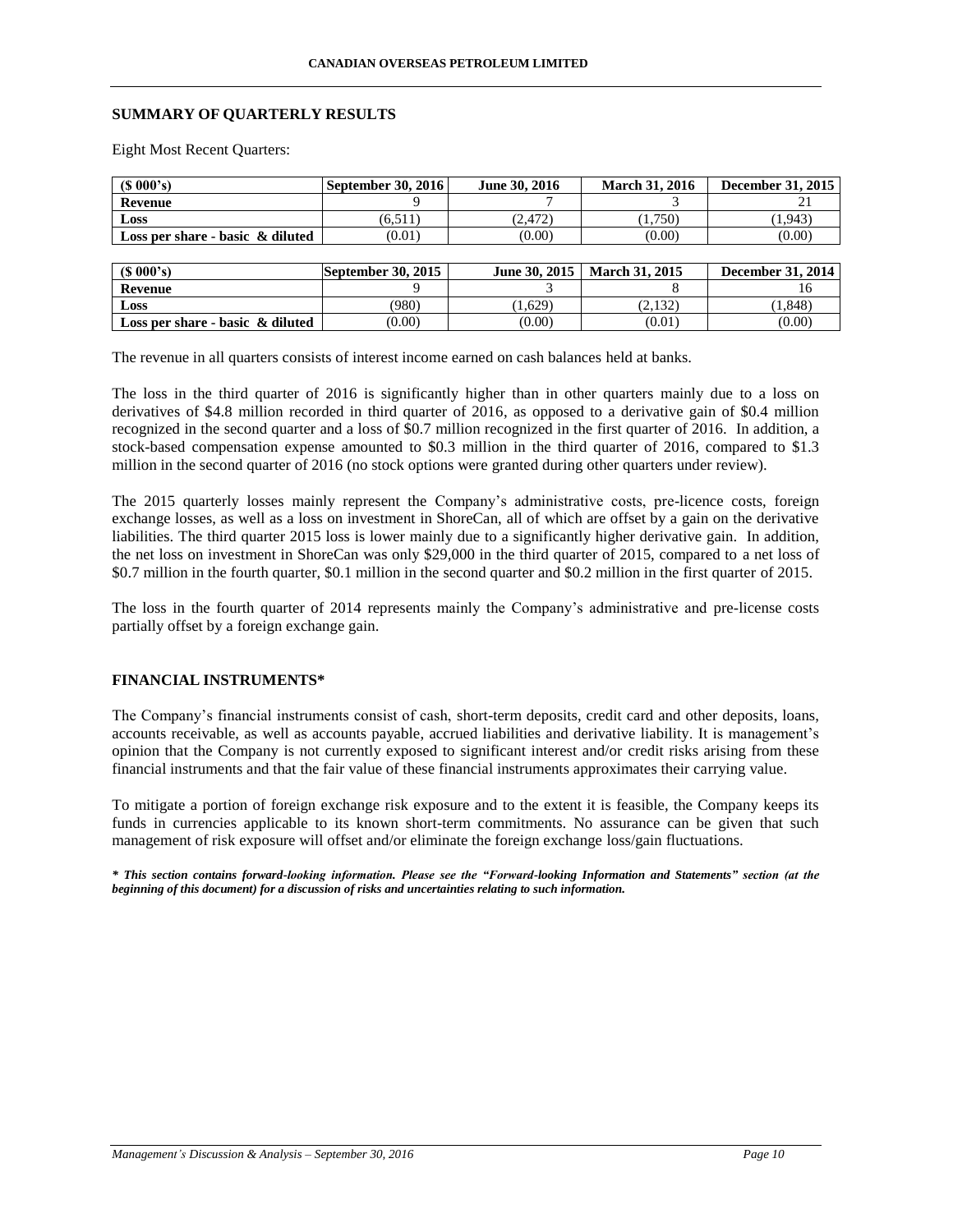### **SHARE CAPITAL**

The Company is authorized to issue an unlimited number of common and preferred shares. As at September 30, 2016, there were 609,737,493 Common Shares issued and outstanding.

As at September 30, 2016, the Company had the following outstanding securities other than Common Shares:

- 262,252,124 share purchase warrants issued and outstanding to purchase Common Shares with a weighted average exercise price of \$0.13 per share and a remaining contractual life of 9 months to 19 months; and
- 53,905,000 stock options issued and outstanding to purchase Common Shares with a weighted average exercise price of \$0.10 per Common Share and a remaining contractual life of two years and three months to four years and ten months.

Subsequent to September 30, 2016, 5,617,857 Common Shares were issued pursuant to exercise of Warrants. Accordingly, a total number of Common Shares issued and outstanding amounted to 615,355,350 as at November 9, 2016.

During the nine months ended September 30, 2016 the Company had following transactions that affected its share capital.

On April 28, 2016, further to a first tranche of the private placement to investors in the United Kingdom and on a non-brokered basis ("Non-Brokered Offering"), the Company issued 22,857,143 units at a price of GBP 0.035 (\$0.051) for gross proceeds of GBP 0.8 million (\$1.2 million). Each unit consists of one common share in the capital of the Company ("Common Share") and one share purchase warrant ("Non-Brokered Offering Warrant"). Each Non-Brokered Offering Warrant entitles the holder thereof to purchase one Common Share at an exercise price of GBP 0.0475 (\$0.0695) per Common Share on or before the date that is 24 months following the closing date.

The fair value of the Non-Brokered Offering Warrants estimated at \$0.6 million (using a Black-Scholes option pricing model) was netted against proceeds from share capital and a derivative liability of \$0.6 million was recognized as at April 28, 2016. The Non-Brokered Offering Warrants' exercise price is in GBP, and the Company's functional currency is in USD. As there is variability in these exchange rates, the Non-Brokered Offering Warrants are classified as a derivative financial instrument.

During September 2016, further to an exercise of Non-Brokered Offering Warrants, the Company issued 2,774,286 Common Shares for a proceeds of \$176,000. The fair value of the exercised Warrants estimated at \$120,000 (using a Black-Scholes option pricing model) was recognized as an addition to the share capital and respective decrease in the derivative liability.

As at September 30, 2016, the derivative liability of the Non-Brokered Offering Warrants outstanding as at that date was revalued and a derivative loss of \$0.5 million on the derivative liability was recognized for the nine months ended September 30, 2016. The derivative liability in respect of the Non-Brokered Offering Warrants as at September 30, 2016, was estimated at \$0.9 million, using a Black-Scholes option pricing model.

In connection with the Non-Brokered Offering, the Company paid a cash finder's fee of GBP 0.1 million (\$0.2 million) and issued 1,177,114 warrants (the Finder's Warrants") as compensation warrants. Each Finder's Warrant entitles the holder thereof to purchase one Common Share of the Company at an exercise price of GBP 0.035 (\$0.051) per Common Share on or before the date that is 24 months following the closing date. Other expenses related to the Non-Brokered Offering of Units amounted to \$0.2 million.

The fair value of the Finder's Warrants estimated at \$35,000 (using a Black-Scholes option pricing model) was netted against proceeds from share capital (as share issue costs) and a derivative liability of \$35,000 was recognized as at April 28, 2016.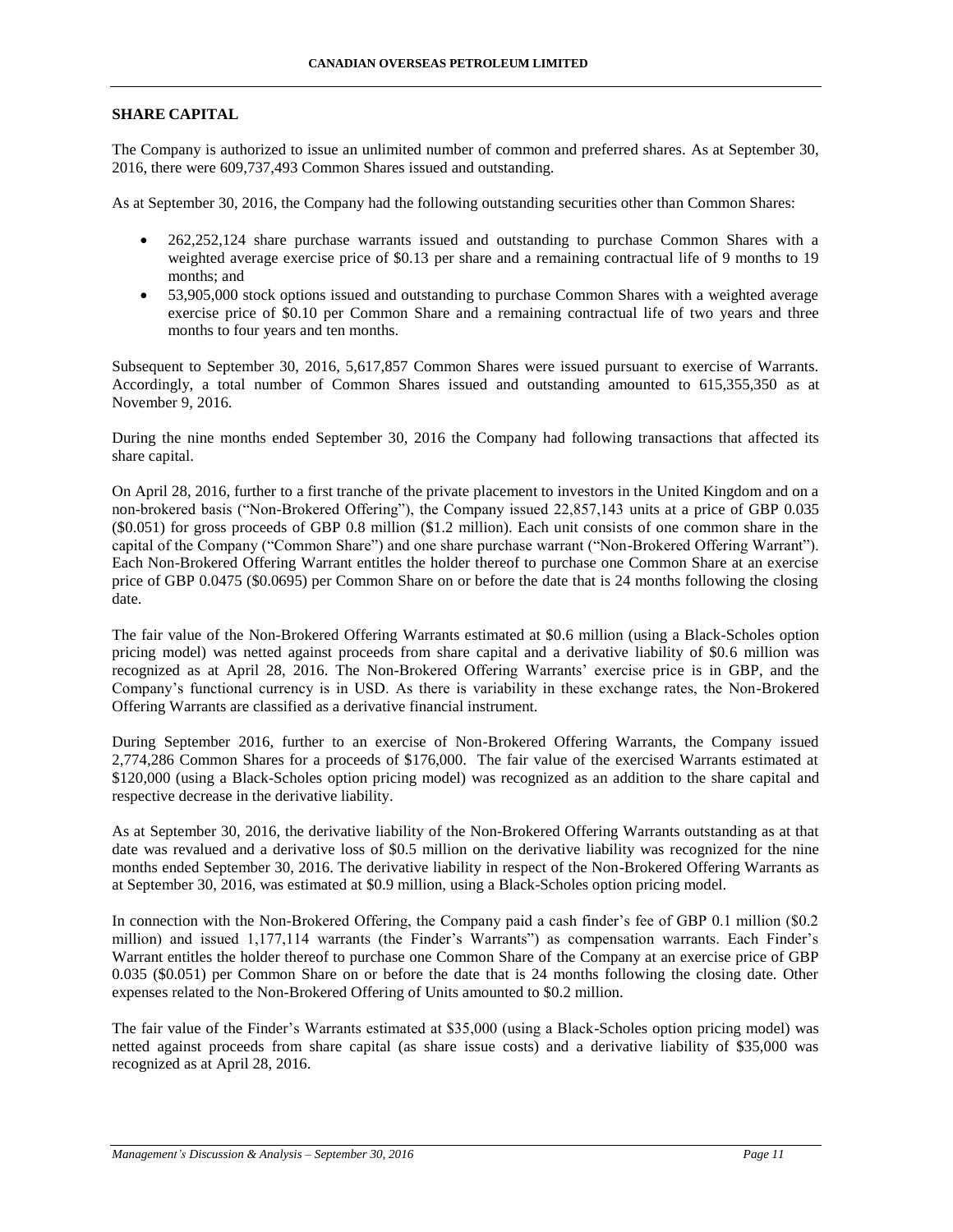### **SHARE CAPITAL (CONTINUED)**

As at September 30, 2016, the derivative liability was revalued and a derivative loss of \$33,000 on the derivative liability was recognized for the nine months ended September 30, 2016. The derivative liability in respect of the Finder's Warrants as at September 30, 2016, was estimated at \$65,000, using a Black-Scholes option pricing model.

On May 3, 2016, further to a brokered portion of the private placement in Canada ("Brokered Offering"), the Company issued 101,066,868 units at a price of CAD 0.07 (\$0.055) for gross proceeds of CAD 7.1 million (\$5.6 million). Each unit consists of one common share in the capital of the Company ("Common Share") and one share purchase warrant ("Brokered Offering Warrant"). Each Brokered Offering Warrant entitles the holder thereof to purchase one Common Share at an exercise price of CAD 0.095 (\$0.075) per Common Share on or before the date that is 24 months following the closing date.

The fair value of the Brokered Offering Warrants estimated at \$2.2 million (using a Black-Scholes option pricing model) was netted against proceeds from share capital and a derivative liability of \$2.2 million was recognized as at May 3, 2016. The Brokered Offering Warrants' exercise price is in CAD, and the Company's functional currency is in USD. As there is variability in these exchange rates, the Brokered Offering Warrants are classified as a derivative financial instrument.

During September 2016, further to an exercise of Brokered Offering Warrants, the Company issued 700,000 Common Shares for a proceeds of \$50,000. The fair value of the exercised Warrants estimated at \$26,000 (using a Black-Scholes option pricing model) was recognized as an addition to the share capital and respective decrease in the derivative liability.

As at September 30, 2016, the derivative liability of the Brokered Offering Warrants outstanding as at that date was revalued and a derivative loss of \$2.2 million on the derivative liability was recognized for the nine months ended September 30, 2016. The derivative liability in respect of the Brokered Offering Warrants as at September 30, 2016, was estimated at \$4.3 million, using a Black-Scholes option pricing model.

In connection with the Brokered Offering, the Company paid a cash commission to its Agents of CAD 0.4 million (\$0.3 million) and issued 5,233,206 warrants (the "Agents' Warrants") as compensation warrants. Each Agents' Warrant entitles the holder thereof to purchase one Common Share of the Company at an exercise price of CAD 0.07 (\$0.055) per Common Share on or before the date that is 24 months following the closing date. Other expenses related to the Brokered Offering of units amounted to \$0.2 million.

The fair value of the Agents' Warrants estimated at \$138,000 (using a Black-Scholes option pricing model) was netted against proceeds from share capital (as share issue costs) and a derivative liability of \$138,000 million was recognized as at May 3, 2016.

As at September 30, 2016, the derivative liability was revalued and a derivative loss of \$131,000 on the derivative liability was recognized for the nine months ended September 30, 2016. The derivative liability in respect of the Agents' Warrants as at September 30, 2016, was estimated at \$265,000 using a Black-Scholes option pricing model.

The assumptions used for Black-Scholes option pricing model to estimate a fair value of the Non-Brokered Offering Warrants, Finder's Warrants, Brokered Offering Warrants and the Agents' Warrants as at the date of issue and as at September 30, 2016 are discussed in the notes accompanying the Company's unaudited condensed interim consolidated financial statements as at September 30, 2016.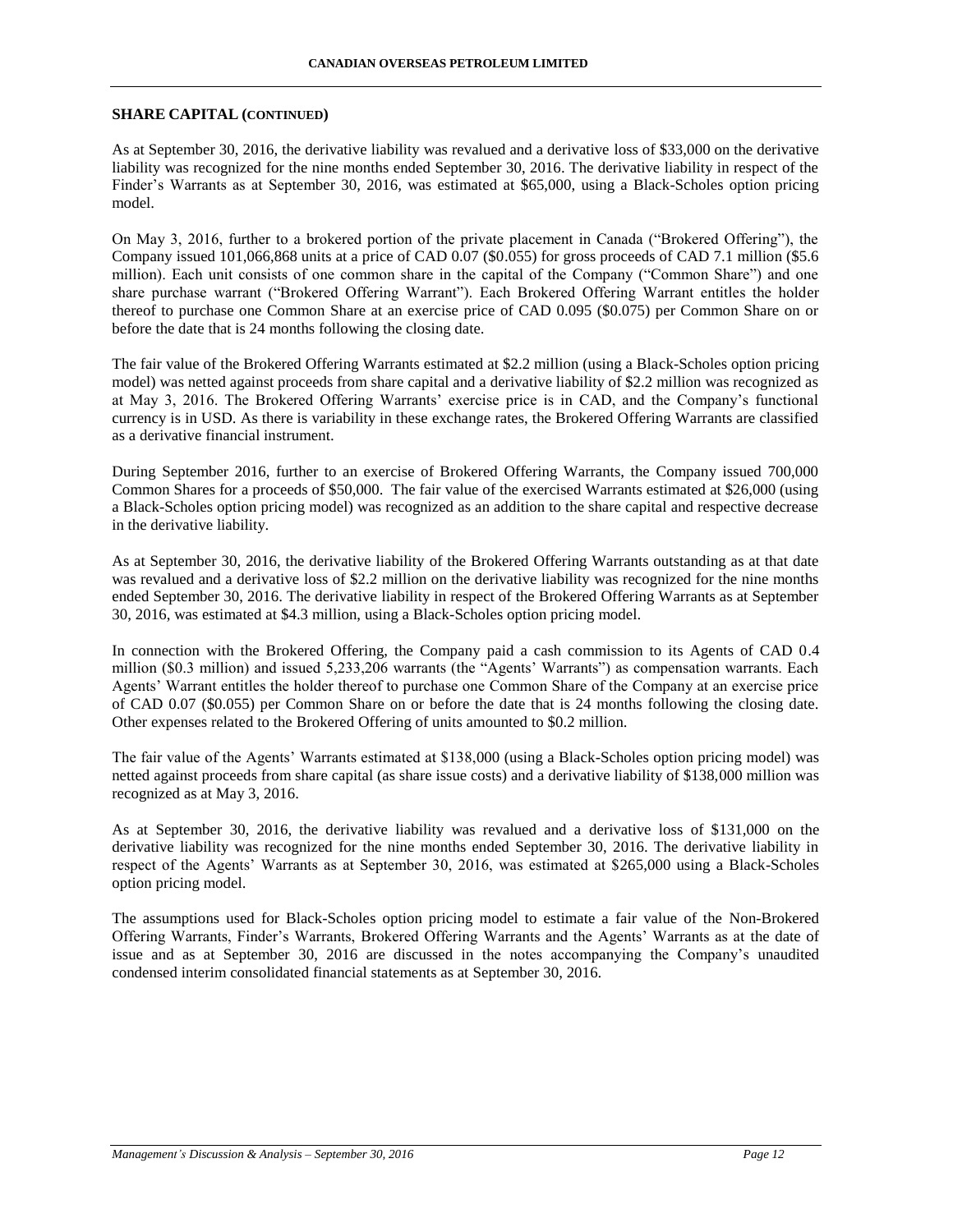#### **COMMITMENTS AND CONTRACTUAL OBLIGATIONS\***

As at September 30, 2016, the Company has the following commitments:

|              | Total | Less than       | <b>One to Three</b> | Four to           | <b>After Five</b> |
|--------------|-------|-----------------|---------------------|-------------------|-------------------|
| In $$000's$  |       | <b>One Year</b> | <b>Years</b>        | <b>Five Years</b> | <b>Years</b>      |
| Office lease | 1.593 | 503             | 1.006               | 84                | <u>. так</u>      |

The Company is committed under an operating lease agreement for the rental of office space in Calgary, Canada. The approximate lease payments total \$1.6 million and are payable over the next four years.

### *ShoreCan's Commitments*

The Company currently holds a 50% interest in a jointly controlled entity, ShoreCan, focusing on acquisitions of upstream oil and gas exploration, development and producing assets in sub-Saharan Africa. The determination of ShoreCan as a joint venture was based on ShoreCan's structure through a separate legal entity whereby neither the legal form nor the contractual arrangement give the owners rights to the assets and obligations for the liabilities within the normal course of business, nor does it give the rights to the economic benefits of the assets or responsibility for settling liabilities associated with the arrangement.

The Company and its joint venture partner signed a funding agreement, effective October 24, 2014 (the "Funding Agreement") providing financial support as needed in proportion to its interest (50% each) in ShoreCan for ShoreCan's expenses and obligations. Amounts advanced to ShoreCan under the terms of the Funding Agreement are unsecured and payable on or before October 24, 2017 contingent upon ShoreCan generating its own cashflows. Interest is charged monthly at an annual rate of 3.0% above 12 month USD LIBOR. The Funding Agreement does not impose any obligation on the Company and/or its joint venture partner to contribute financially to ShoreCan.

On September 13, 2016, ShoreCan closed an acquisition of 80% of the issued share capital of Essar Exploration and Production Limited (Nigeria) ("Essar Nigeria"), a company which sole asset is a 100% interest in exploration license OPL 226 offshore Nigeria. As part of the shareholder agreement, ShoreCan has agreed to cover the funding of Essar Nigeria's operations. As a party to a Production Sharing Contract ("PSC") for OPL 226, Essar Nigeria is required to seek Nigerian Government ministerial consent for the transaction. The respective application has been made and the parties to the transaction are awaiting its approval.

ShoreCan has assessed that the transaction does not meet criteria of a business acquisition as Essar Nigeria is in exploration/development stage and as at September 30, 2016, ShoreCan did not have an effective control over Essar Nigeria. The \$0.25 million representing the cash consideration paid, was recognized as an investment in ShoreCan's books as at September 30, 2016. In addition, ShoreCan has committed to invest up to a maximum of \$80 million into Essar Nigeria in the form of an interest-free shareholder loan. The funds will be used for Essar Nigeria operations and in particular, to cover work program obligations, including the costs of drilling one well under Phase-1 of the PSC; the Phase-1 period was recently extended to November 30, 2017. Upon receiving final approval, Shorecan will finalize the recording of this investment based on the fair values of Essar Nigeria's assets and liabilities. As at December 31, 2015, as per Essar Nigeria's audited financial statements, Essar Nigeria had total assets of \$69.8 million and total liabilities of \$69.7 million, including a loan to its parent of \$64.7 million. The agreement provides for the repayment of this amount from future production.

As at the date of filing this Management's Discussion & Analysis, COPL did not provide any guarantee in respect of obligations, commitments and/or losses of either ShoreCan or Essar Nigeria.

*\* This section contains forward-looking information. Please see the "Forward-looking Information and Statements" section (at the beginning of this document) for a discussion of risks and uncertainties relating to such information.*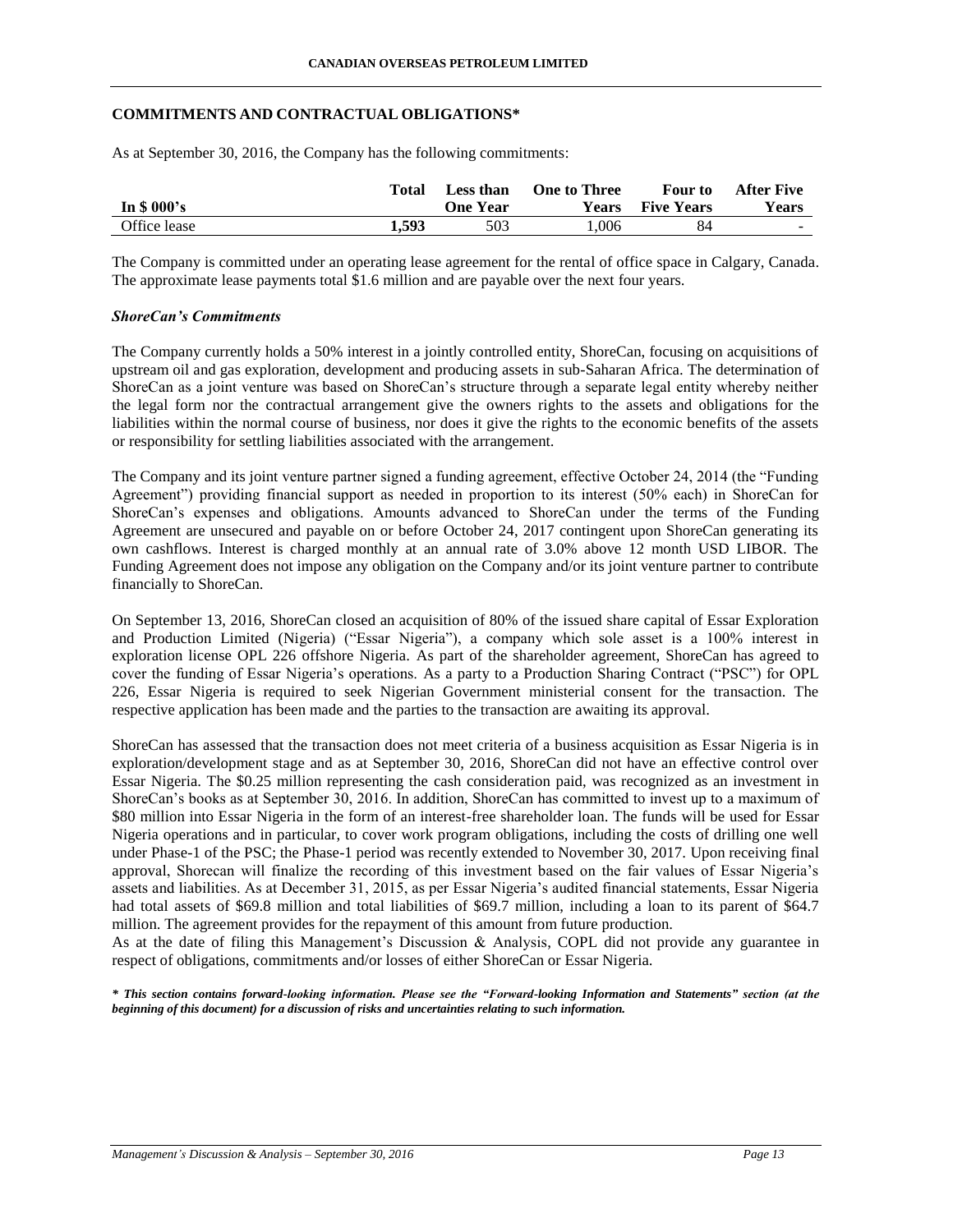### **LIQUIDITY AND CAPITAL RESOURCES\***

As of September 30, 2016, the Company had a working capital of approximately \$3.0 million, shareholders' equity of \$11.6 million and cash and cash equivalents of \$3.7 million.

For the nine months ended September 30, 2016, the Company's cash used in operating activities amounted to \$4.3 million compared to \$4.9 million for the nine months ended September 30, 2015, and related mainly to administrative costs.

Cash used in investing activities amounted \$0.2 million for the nine months ended September 30, 2016 compared to \$0.8 million for the same period in 2015.

Cash provided by financing activities amounted to \$6.3 million for the nine months ended September 30, 2016 (compared to \$5.0 million for the same period in 2015) and related mainly to proceeds from the financing closed on April 28, 2016 and May 3, 2016 (discussed in "Share Capital" section).

Currently, the Company does not have material cash inflows and/or adequate financing to develop profitable operations. The Company is pursuing exploration projects that, if successful, will require substantial additional financing before they are able to generate positive cash flows. Accordingly, the Company's planned growth and future development activities are dependent on its ability to obtain additional financing. There is no assurance that the Company will be able to obtain adequate financing in the future or that such financing will be obtained on terms advantageous to the Company.

*\* This section contains forward-looking information. Please see the "Forward-looking Information and Statements" section (at the beginning of this document) for a discussion of risks and uncertainties relating to such information.*

### **ACCOUNTING PRONOUNCEMENTS**

### **CRITICAL ACCOUNTING ESTIMATES**

The preparation of the financial statements requires the Company to make estimates, assumptions and judgements in applying the Company's accounting policies and practices, which may have a significant impact on the financial results reported by the Company. Actual results could differ from estimated amounts, and those differences may be material. A comprehensive discussion of the Company's significant critical accounting estimates is contained in the audited consolidated financial statements for the years ended December 31, 2015 and 2014.

### **DISCLOSURE CONTROLS AND PROCEDURES**

The Company's Chief Executive Officer and Chief Financial Officer have designed disclosure controls and procedures ("DC&P"), or caused it to be designed under their supervision, to provide reasonable assurance that material information relating to the Company is made known to them by others, particularly during the period in which the annual filings are being prepared, and information required to be disclosed by the Company in its annual filings, interim filings or other reports filed or submitted by it under securities legislation is recorded, processed, summarized and reported within the time periods specified in securities legislation. Management of COPL, including the Chief Executive Officer and Chief Financial Officer, evaluate the effectiveness of the Company's DC&P annually.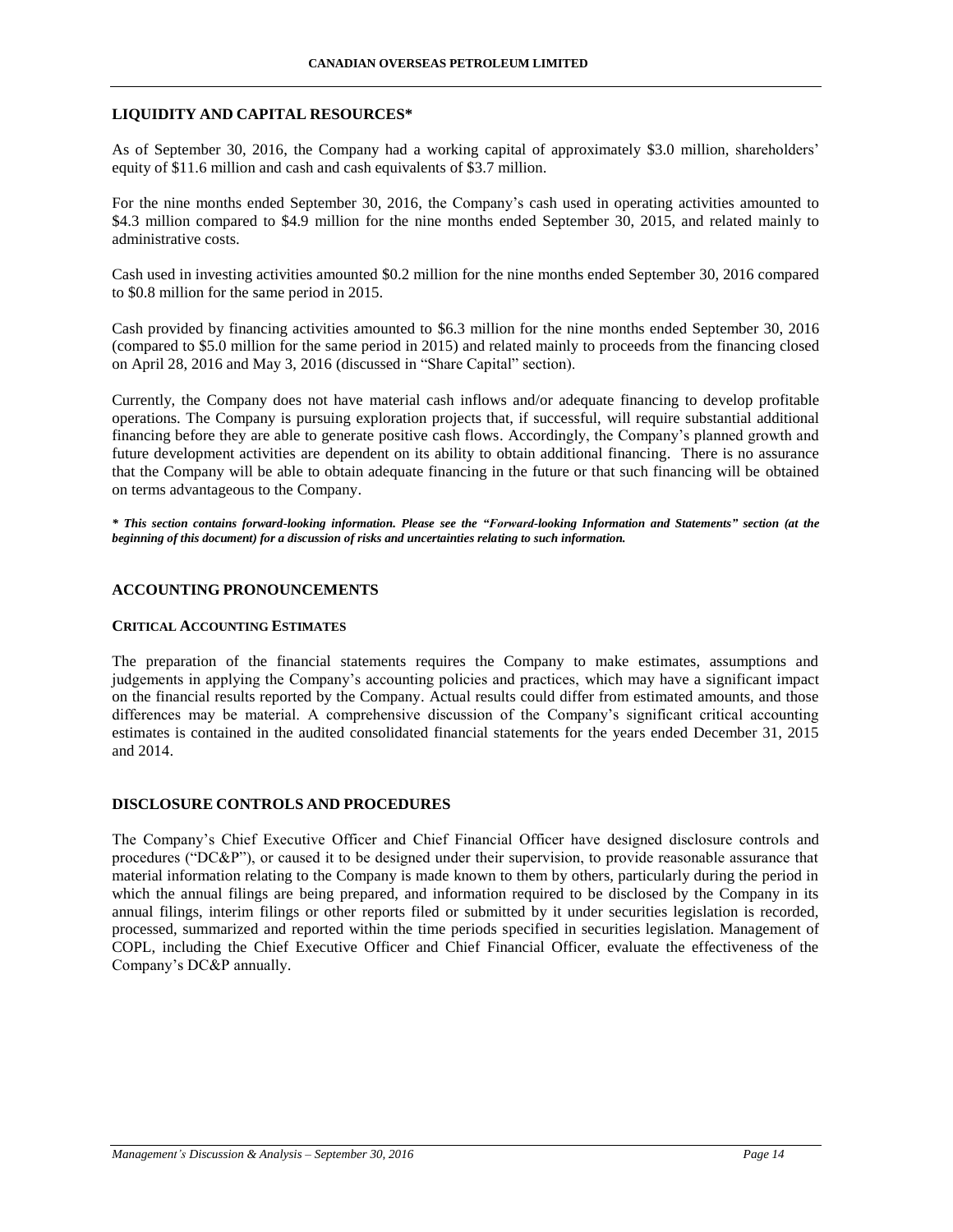## **INTERNAL CONTROLS OVER FINANCIAL REPORTING**

The Company's Chief Executive Officer and Chief Financial Officer are responsible for establishing and maintaining internal control over financial reporting ("ICFR"). They have designed ICFR, or caused it to be designed under their supervision, to provide reasonable assurance regarding the reliability of financial reporting and the preparation of financial statements for external purposes in accordance with IFRS.

No material changes in the Company's ICFR were identified during the nine month period ended September 30, 2016, that have materially affected, or are reasonably likely to materially affect the Company's ICFR.

It should be noted that a control system, including the Company's disclosure and internal controls procedures, no matter how well conceived, can provide only reasonable, but not absolute, assurance that the objectives of the control system will be met and it should not be expected the disclosure and internal control procedures will prevent all errors or fraud. In reaching a reasonable level of assurance, management necessarily is required to apply its judgment in evaluating the cost/benefit relationship of possible controls and procedures.